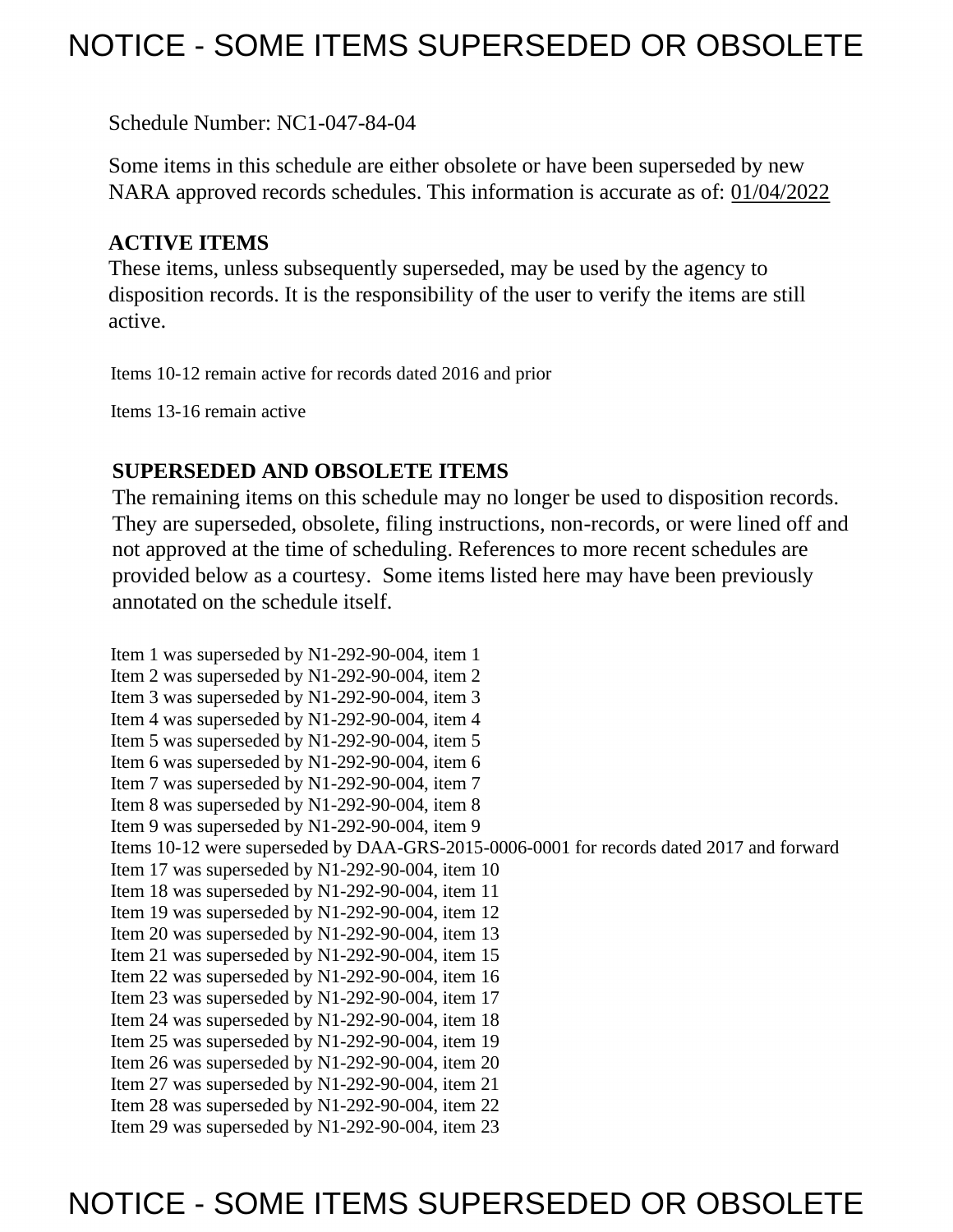# NOTICE - SOME ITEMS SUPERSEDED OR OBSOLETE

Item 30 was superseded by N1-292-90-004, item 24

Item 31 was superseded by N1-292-90-004, item 25

Item 32 was superseded by N1-292-90-004, item 26

Item 33 was superseded by N1-292-90-004, item 27

Item 34 was superseded by DAA-GRS-2013-0003-0001 (GRS 1.1, item 010)

Item 35 was superseded by N1-292-90-004, item 29

Item 36 was superseded by N1-292-90-004, item 30

Item 37 was superseded by DAA-GRS-2013-0008-0001 (GRS 1.2, item 020)

Item 38/1 is a filing instruction

Item 38/2 is non-record reference material

Item 39 was superseded by N1-292-90-004, item 33a

Item 40 was superseded by N1-292-90-004, item 40

Item 41 was destroyed at WNRC January 1995, under transfer #W-047-86-0037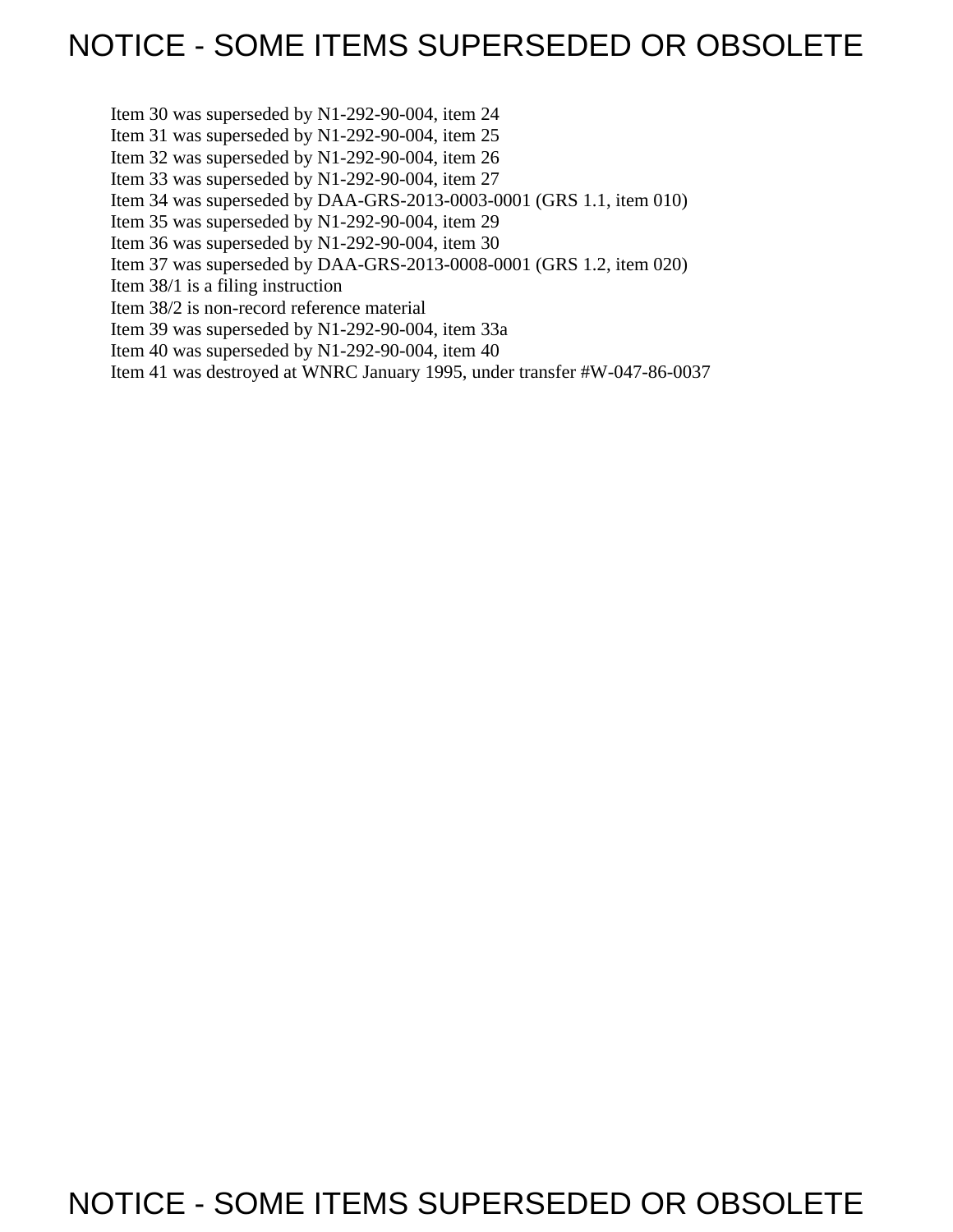| REQUEST FOR RECORDS DISPOSITION AUTHORITY<br>(See Instructions on reverse)<br>TO GENERAL SERVICES ADMINISTRATION.<br>NATIONAL ARCHIVES AND RECORDS SERVICE, WASHINGTON, DC 20408                                                                                                                                         |    |            | LEAVE BLANK            |                                                                                                                                   |  |
|--------------------------------------------------------------------------------------------------------------------------------------------------------------------------------------------------------------------------------------------------------------------------------------------------------------------------|----|------------|------------------------|-----------------------------------------------------------------------------------------------------------------------------------|--|
|                                                                                                                                                                                                                                                                                                                          |    |            | JOB NO                 |                                                                                                                                   |  |
|                                                                                                                                                                                                                                                                                                                          |    |            |                        |                                                                                                                                   |  |
| 1. FROM (AGENCY OR ESTABLISHMENT)                                                                                                                                                                                                                                                                                        |    |            |                        |                                                                                                                                   |  |
| HHS.                                                                                                                                                                                                                                                                                                                     |    |            | NOTIFICATION TO AGENCY |                                                                                                                                   |  |
| 2. MAJOR SUBDIVISION                                                                                                                                                                                                                                                                                                     |    |            |                        | is a communicate the incompany of 44 B.S.C. 33038 the discosalite                                                                 |  |
| SSA<br>3. MINOR SUBDIVISION                                                                                                                                                                                                                                                                                              |    |            |                        | guest in admit amends ints. Is spaced except for items that may<br>be stambed "dispusal intrapproved" on "withdrawn" in calumn 10 |  |
| Office of Refugee Resettlement                                                                                                                                                                                                                                                                                           |    |            |                        |                                                                                                                                   |  |
| 4. NAME OF PERSON WITH WHOM TO CONFER                                                                                                                                                                                                                                                                                    |    | 5. TEL EXT | $N_{0}-864$            |                                                                                                                                   |  |
| Ernest P. Lardieri                                                                                                                                                                                                                                                                                                       | jh | 934-5770   |                        |                                                                                                                                   |  |
| 6. CERTIFICATE OF AGENCY REPRESENTATIVE                                                                                                                                                                                                                                                                                  |    |            |                        |                                                                                                                                   |  |
| I hereby certify that I am authorized to act for this agency in matters pertaining to the disposal of the agency's records;<br>that the records proposed for disposal in this Request of $14$ page(s) are not now needed for the business of<br>this agency or will not be needed after the retention periods specified. |    |            |                        |                                                                                                                                   |  |
| <b>A</b> Request for immediate disposal.                                                                                                                                                                                                                                                                                 |    |            |                        |                                                                                                                                   |  |
| <b>B</b> Request for disposal after a specified period of time or request for permanent<br>$\mathbf{y}$<br>retention.                                                                                                                                                                                                    |    |            |                        |                                                                                                                                   |  |
| D. SIGERTURE OF AGENCY REPRESENTATIVE<br>C. DATE<br>win drue<br><b>AT ACTA</b>                                                                                                                                                                                                                                           |    | E. TITLE   |                        |                                                                                                                                   |  |

| 3/1/84               | Dr. George Deal                                                                                                                       | Department Records Management Officer |                                                                   |                                |  |
|----------------------|---------------------------------------------------------------------------------------------------------------------------------------|---------------------------------------|-------------------------------------------------------------------|--------------------------------|--|
| 7.<br><b>ITEM NO</b> | 8. DESCRIPTION OF ITEM<br>(With Inclusive Dates or Retention Periods)                                                                 | 9.<br>SAMPLE OR<br>JOB NO             | 10.<br>ACTION TAKEN                                               |                                |  |
|                      | Comprehensive Records Retention and Disposition<br>Schedule for the Office of Refugee Resettlement<br>$(\texttt{attached})$ :         |                                       |                                                                   |                                |  |
| Ι.                   | General Program Administration Records                                                                                                |                                       |                                                                   |                                |  |
| II.                  | Budget Management Files                                                                                                               |                                       |                                                                   |                                |  |
| III.                 | Policy and Analysis Files                                                                                                             |                                       |                                                                   |                                |  |
| IV.                  | Operational Files                                                                                                                     |                                       |                                                                   |                                |  |
| $115 - 107$          | Changes are by telephone agreement between<br>Linda Henry, NCD, and Johnny Hodge, SSA,<br>10/16/84.21<br>Bent agency copy 11/23/84 CU |                                       | <b>STANDARD FORM 115</b><br>Revised April, 1975<br>Administration | Prescribed by General Services |  |
|                      |                                                                                                                                       |                                       | FPMR (41 CFR) 101-11.4                                            |                                |  |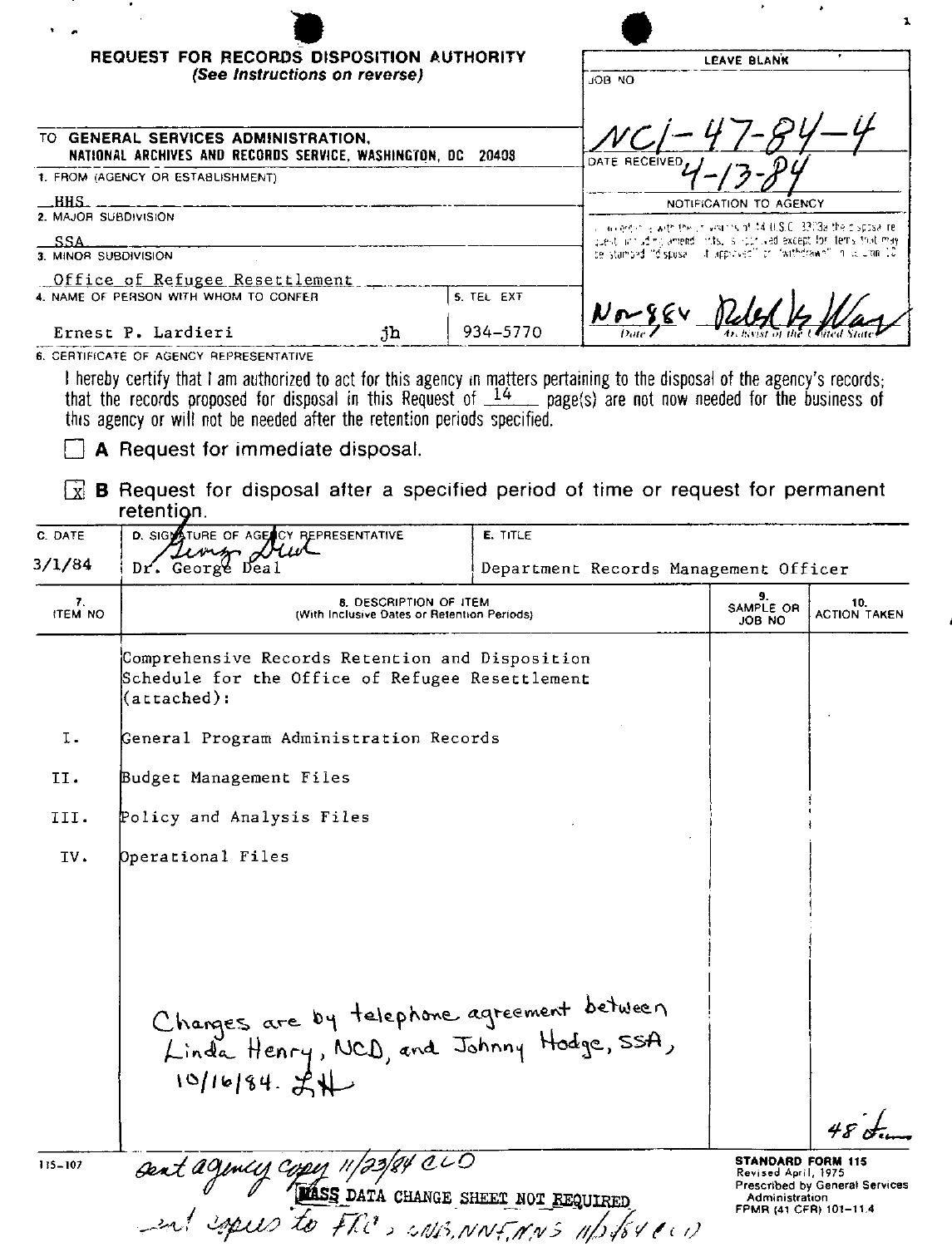

**INSTRUCTIONS** 



Use Standard Form 115 (obtainable from supply depots of the Federal Supply Service, General Services Administration) and the continuation sheet Standard Form 115a (obtainable from the Records Disposition Division. Office of Federal Records Centers. National Archives and Records Service. Washington, D.C. 20408) to obtain authority to dispose of records or to request permanent retention of records. Detach the fifth copy from the set and keep as your reference copy. Submit the first four copies of the set to the National Archives and Records Service. One copy will be returned to the agency as notification of items that are authorized for disposal. Items withdrawn or not approved for disposal will be so marked. F. ch SF. 115 requiring Comptroller General concurrence must be secomp inied by a notification of approval from GAO

## Servific Instructions

 $F$  aris s 1, 2, and 3, should show what agency has custody of the everds that are identified on the form, and should contain the name if the department or independent a lensy, and its major and minor » bdivisions.

Eurries 4 and 5 should help dennty and locate the person to whom inquiries regarding the records should be directed.

Entry 6 should be signed and dated on the four copies by the wency representative. The number of pages involved in the request should be inserted.

Box A should be checked if the records may be disposed of immediately. Box B should be checked if continuing disposal authority is requested or if permanent retention is requested. Only one box may be checked.  $\sim$  $\sim$ 

Entry 7 should contain the numbers of the items of records identified on the form in sequence, i.e., 1, 2, 3, 4, etc.

Entry 8 should show what records are proposed for disposal.

Officer cords

Representative

Center headings should indicate what office's records are involved if all records described on the form are not those of the same office or if they are records created by another office or agency.

An identification should be provided of the types of records involved if they are other than textural records, for example, if they are photographic records, sound recordings, or cartographic records.

An itemization and accurate identification should be provided of the series of records that are proposed for disposal or retention. Each series should comprise the largest practical grouping of separately organized and logically related materials that can be treated as a single unit for purposes of disposed. Component parts of a series may be listed separately if numbered consecuovely as (a. 1b, etc., under the general series entry,

A statement should be provided showing sinen disposal is to be made of the records, thus

If immediate disposal is requested at  $p$  ist a commutations of records, the inclusive dates during which the records were produced should be stated.

If continuing disposal is requested for resords to those accomulated as will continue to securing te, the retention certed at a be expressed in terms of years, months, etc., or in terms of juture scflows or events. A future setion or event that is to determine the retention person must be objective and definite. If disposal of the records is continuus upon their being manatilmed, or otherwise reproduced or recorded on machine read the media, the retention behod should read. "Until ascertained that reproduced alates or recordings have been made in accordance with GSA regulations and are adequate substitutes for the paper records." Also, the provisions of FPMR § 101-11.5 should be ob-ei-ved.

 $E$ ntry 9 should be checked if samples are submitted for an item. However, samples of the records are not required unless they are requested by the NARS appraiser. If an item has been previously submitted, the relevant job and item number should be entered.

Entry 10 should be left blank.

Dače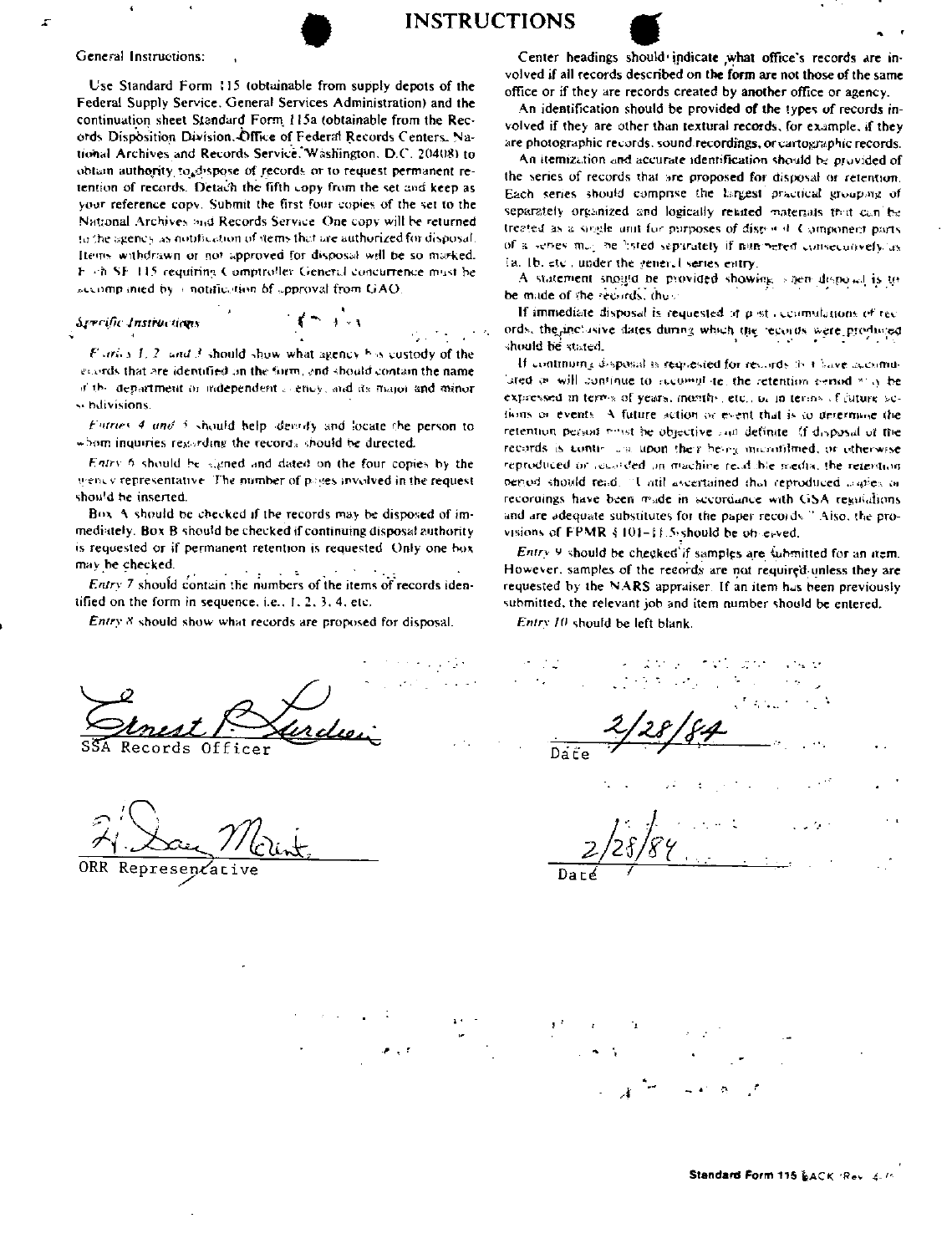Records Management Handbook and the cords Management Handbook Rec.s Retention and Disposal Sched.

MRM 07

Item.

Schedule 15 Office of Refugee Resettlement (ORR) File $s^{(i)}$ 

The records described herein are created and maintained by ORR headquarters and regional offices (ROs) in the administration and funding of the refugee resettlement program, a joint Federal/State program which provides a broad range of assistance and services to refugees.

# DESCRIPTION OF RECORDS AUTHORIZED DISPOSITION

# I. GENERAL PROGRAM ADMINISTRATION RECORDS

# A. Administrative Files

Files created or maintained by most ORR headquarters offices and ROs in the performance of their assigned functions.

outgoing correspondence relating to office functions.

2, Comments on draft reports, studies and proposals prepared by other offices.

3. Comments on proposed legislation.

4. Employee suggestion evaluations.

5. Program and management reports, such as overtime and staffing reports, workload and production reports, highlights, activity reports and other reports prepared to submit narrative or statistical data to management offices. Excluded are reports specifically identified elsewhere in this schedule or Schedule 1.

# *{),* B, Correspondence Control Logs

Correspondence control logs reflecting the assignment and disposition of incoming Close out at the end of the calendar year controlled correspondence.

# *3.* c. Working Files

Nonessential working papers retained for reference purposes by staff members. Destroy when 2 years old or when no longer Included are extra copies of official file and the reference, whichever is material, supporting or background material and earlier. material, supporting or background material used in developing official files but not needed as part of the official file, studies or similar material not acted upon,

Destroy 2 years after close of the calendar year in which dated. Note: Documents in the files that require 1. Official file copies of **additional action or that relate to** correspondence relating to office **and opening** projects may be retained for 2 years after the action or project is .completed.

and destroy 1 year thereafter.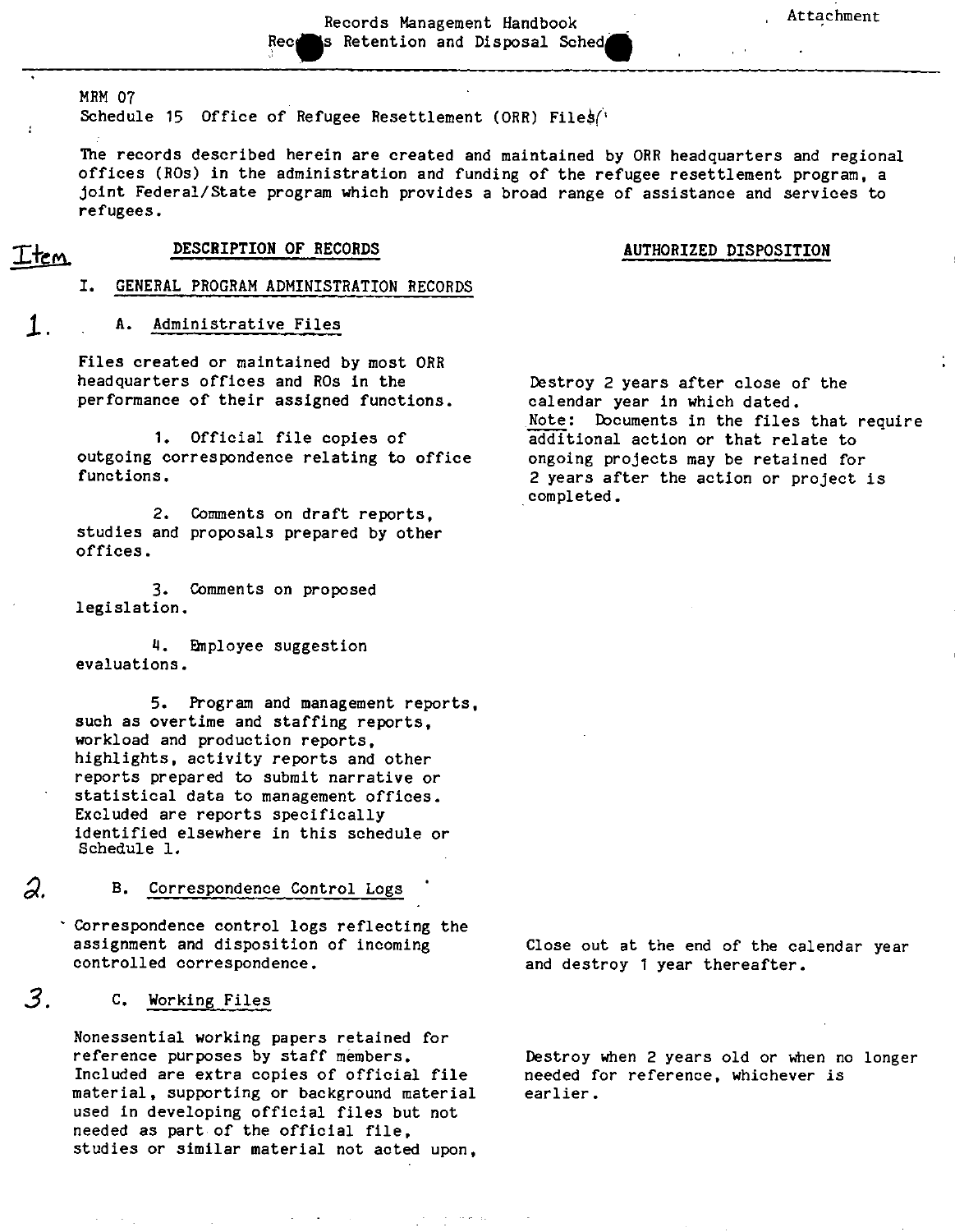# DESCRIPTION OF RECORDS AUTHORIZED DISPOSITION

papers used as local administrative aids and other papers which do not serve as the basis for official action,

# lf. D, Policy Precedent Files

# 1. Policy Precedent Files

Policy memorandums, interpretations (answers to policy questions), clarifications and similar records accumulated by ORR headquarters components responsible for program policy development. The records serve as precedent for future program actions. These records may be maintained by ORR offices or within ORR's central files.

2. Policy Precedent Background File

Background materials created in the pormulation of ORR program policies. These materials relate to issues of eligibility, fiscal and administrative policy and entitlement. These documents include copies of policy memorandums, correspondence, drafts, component comments, background studies/and related reference aterials.

# *5.* E. Legislative Records

# 1. Program Analysis Files

Files accumulated in the ongoing review and analysis of the effectiveness of present refugee resettlement programs and in planning ways and means for improving those programs. The files are retained by subject matter category and include copies of memorandums and bill reports, position papers, studies, plans, proposals and comments.

# $\epsilon$ . 2. Legislative Language and Specification Files

Retained copies of proposals for changes in refugee resettlement laws and related material. The documents contain proposed legislative language, supporting statements, alternative proposals and other information. Included in the files are related clearance comments.

**Cut off**<br>Permanent. Review files at the close of each calendar year.<sub>id</sub> Transfer records when<br>alder then 5 years to the Federal Records Center (FRC). Offer to the National Archives At the seare the reafter. when IS years (NC1-47-79-R-TT-A-T)  $(NC1-47-79-8-11-A-1)$ **·u,** \()I.\**u..-**

 $\frac{1}{2}$ 

Review files at the close of each, calendar/year. Destroy documents which do not have continuing relevancy after 2 years.  $(NC1/47-79-8-II-A-2)$ 

Review files annually and destroy material which does not have continuing relevance.

Review files annually and destroy material which does not have continuing relevance.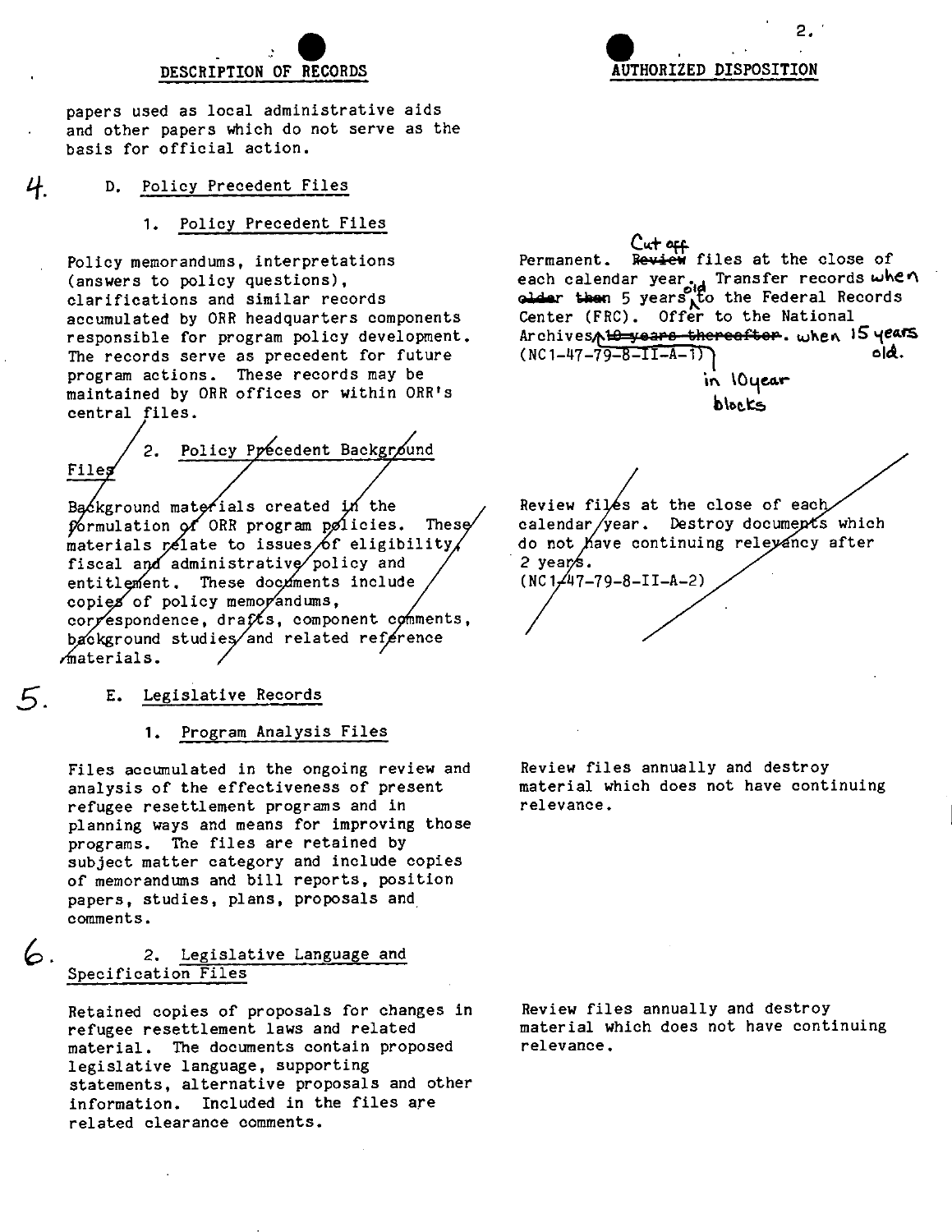#### Background Books  $3.$

Binders containing material prepared for use by ORR officials in testifying before congressional committees on a given piece of legislation or issue. The material provides background information on the legislation or issue and an analysis of the implications for refugee resettlement.

#### Bill Files 4.

Copies of bills introduced in Congress pertaining to refugee resettlement or related programs and associated background material. Included are copies of any introductory remarks by members of Congress, bill reports, analyses and cost estimates, committee reports and similar documents.

Regional Work Plans F.

The files are used for developing regional performance plans and appraisals for/ regional personnel. These plans consist of general elements, staff days, target dates,  $\ell$ ravel and tangible outputs during the fiscal  $\mathcal{J}$ ear (FY).

# G. / Performance Plans (for General Managers)

Merit pay performance plans, monitoring regords and related correspondence døcumenting performance appraisals. Al so Included are profile packages which are interim performance reviews and analyses which contain supporting documentation for high or low appyaisals. Files are maintained for/ORR headquarters and regional personnel.

 $8.$ 

Official Correspondence Files

Official file copies of correspondence originating from the Office of the Director and associated background material (copies of incoming material, comments, drafts,  $etc.$ ).

# **AUTHORIZED DISPOSITION**

Cutage file every 5 years.

Permanent.  $\int$  Transfer to FRC when 5 years old. Offer to the National Archives when 20 years old. in 10 year File arrangement: CHADNOLOGICAL blocks On-hand volume:  $1.5 \mu$   $F$ + FRC volume: NONE Annual accretion:  $\sqrt{5}$   $\mu$ . Ft

1. Record Copy Destroy when 20 years old. Permanent. Offer to the National Anchives when no longer needed for reference. File arrangement: LHQONOLOGICAL On-hand volume:  $12 \mu$ .  $c$ t.  $N$ JNC FRC volume: Annual accretion: H cu Ft.

Other Documents  $2.$ 

Close out file when new Congress is seated and destroy 2 years thereafter.

Destroy 3 years after date of appraisal of when no Yonger needed, which ever is /sooner (GRS 1/23a(5)/ .

Destroy/3 years after date of appraisal or when no longer needed, whichever is  $(GRS \ 1/\cancel{2}3a(5))$ . sooner

Permanent. Transfer to FRC 3 years after the close of the calendar year in which dated. Offer to the National Archives when 20 years old.  $\frac{10 \text{ years}}{10 \text{ years}}$  GED /44 File arrangement: CHR6NOLOGICAL in 10  $6.8$   $Cu$  H. On-hand volume: year  $N$  ON  $C$ FRC volume: plocks Annual accretion:  $2.26$ 

3.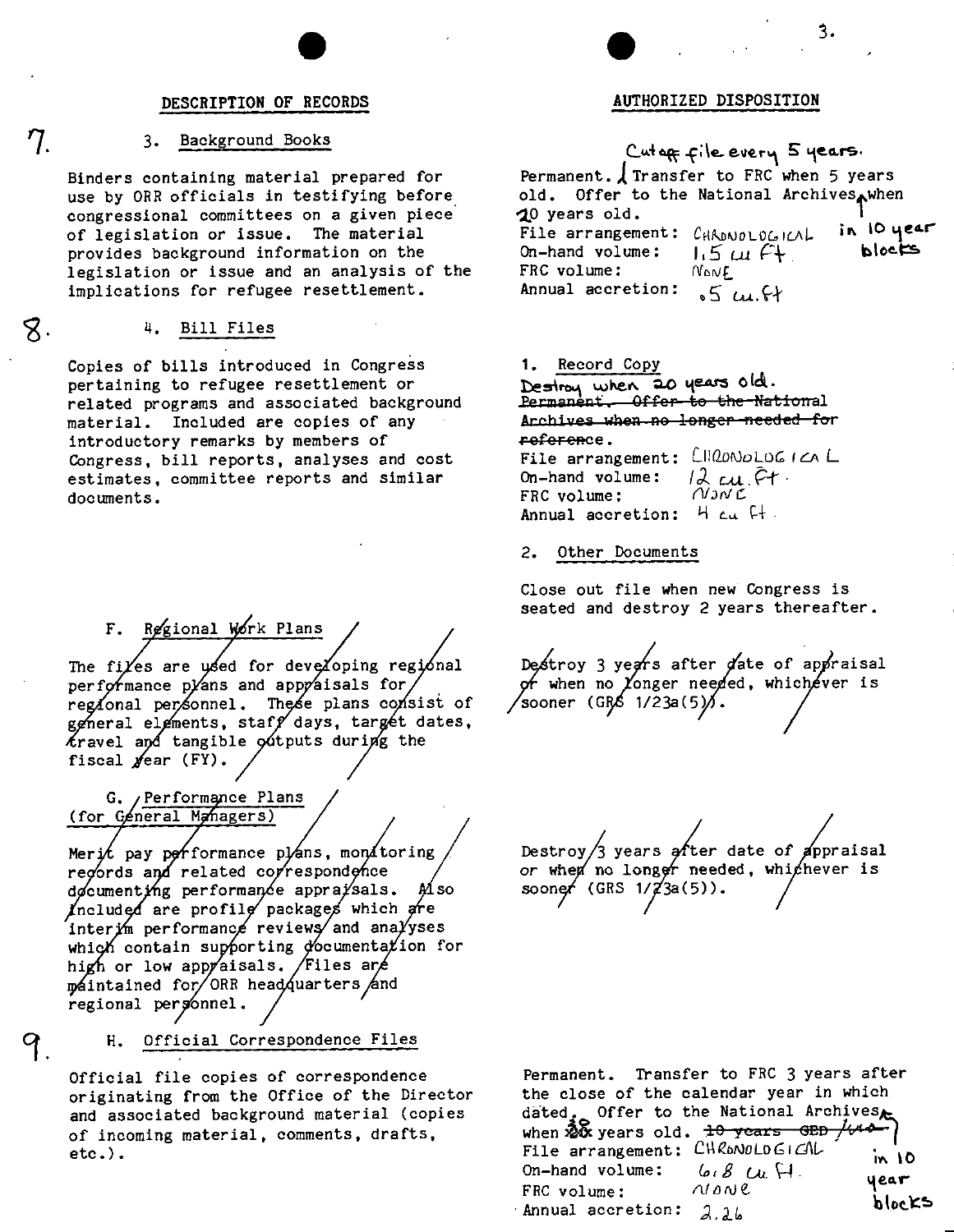# II, BUDGET MANAGEMENT FILES

# 10. **A.** Budget Estimate and Justification Files -

These files consist of budget estimates and associated justification statements used in the preparation of the annual budget submission to the Department of Health and Human Services (HHS) and the Office of Management and Budget (0MB). Note: Part of ORR's budget is included in SSA's budget, Included are Forms SSA-413, Summary of Estimates for Personal Services and Other Objects of Expenditure; OAAD-417, Worksheet for Detail of Personal Services by Position; SSA-419, Worksheet for Detail of Personal Services by Subclass; SSA-421, Summary of Estimates for Travel and Transportation of Persons; SSA-422, Conferences and Meetings; SSA-425, Summary of Estimates for Transportation of Things; SSA-426, Summary of Estimates for Rent, Communications and Utilities Services; SSA-427, Estimates for Rental of Space; and equivalent or related documents,

# 1. B. ORR Budget Document

This annual budget submission is submitted directly to HHS and 0MB and outlines position, staff power and funding requirements for all programs administered by ORR. The submission is composed of: (1) summary statements, (i.e., statements of appropriations and expenditures, statements of receipts, statements of numbers of personnel, schedules of accrued assets and liabilities and narrative statements summarizing the principal features of the budget request); (2) detailed material on appropriations and funds (i.e., appropriation language sheets, schedules of amounts available for appropriation, program and financing schedules, narrative statements on program and performance and schedules of object classification and personnel summary); (3) justification and explanations; and (4) other documents required for budget examination and analysis,

Transfer to FRC 5 years after close of budget year. Destroy when 15 years old.

Cut off file after 5 years and transfer to FRC. Destroy when 30 years old. 15 GED  $Aeco-$ 

RECORDS AUTHORIZED DISPOSITION DESCRIPTION OF RECORDS **AUTHORIZED DISPOSITION**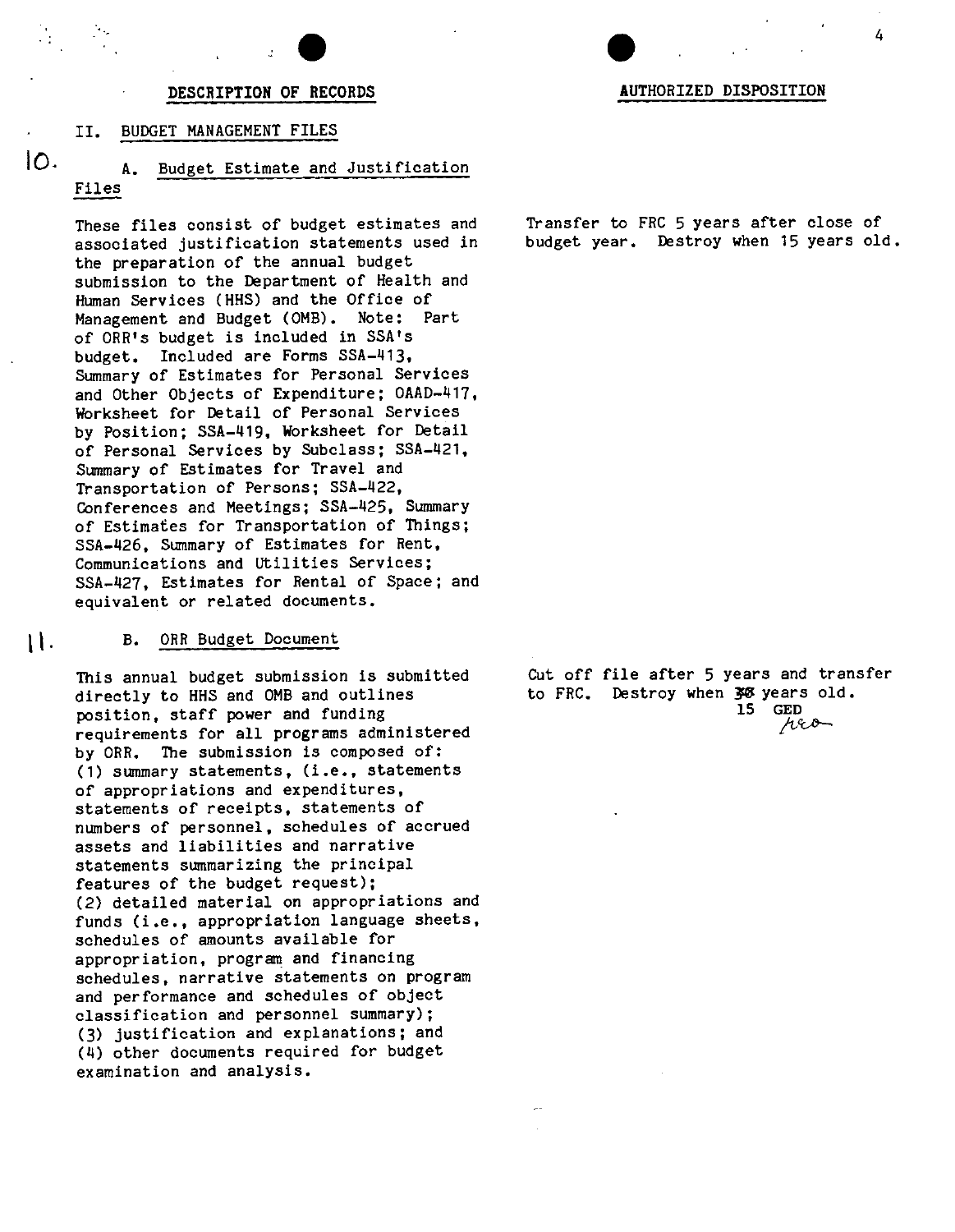## **\1,** • C. Buciget Hearing Documents

These documents are used by ORR officials in testifying at budget hearings conducted by HHS, 0MB and Congress. They provide background information on the ORR submission in general, as well as detailed explanations and justifications.

# \3. D. Budget Instructions and Decision Files

These files consist of copies of instructions (e.g., manuals, directives, circulars), decisions, analyses and other official publications of HHS, 0MB and the Treasury Department relating to budget preparation and execution. They are retained for reference purposes.

# /L/. E. Outlay Plan Files

Documentation concerning ORR's outlay plans, which are estimates/plans of ORR's cash flow for the current FY. These are prepared and updated quarterly by ORR and submitted to HHS for submission to 0MB, as required by 0MB Circular A-112. Included in the file are the computer-generated reports which are initially received from HHS, supporting documentation worksheets and related correspondence. The reports contain information on initial, cumulative and monthly outlays, impact of congressional action, impact of 0MB adjustments, impact of HHS adjustments and revised total cumulative and monthly outlays.

# */5.* F. Mission Budget Submission

A budget document submitted to Congress annually which contains a budgetary submission by mission or achievement rather than by program. It provides information which is submitted to HHS to be incorporated into the HHS combined report. The submission contains projections and policy statements concerning ORR's position and outlays for a particular mission for current and 5-year time periods. Included in the submission files are tables, narratives, correspondence and related background reports.

# expressed and the set of the set of the set of the set of the set of the set of the set of the set of the set of the set of the set of the set of the set of the set of the set of the set of the set of the set of the set of DESCRIPTION OF RECORDS **AUTHORIZED DISPOSITION**

Cut off file after 5 years and transfer to FRC. Destroy when 3<del>0</del> years old.

> 15 GED  $/$

Destroy when superseded or obsolete.

 $\bullet$ 

Transfer to FRC 5 years after the close of FY. Destroy when 75 years old.

> 10 GED  $\lambda$ eo

Transfer to FRC 5 years after the close of FY. Destroy when  $\frac{1}{2}$  years old.

> 10 GED  $\hbar$ io-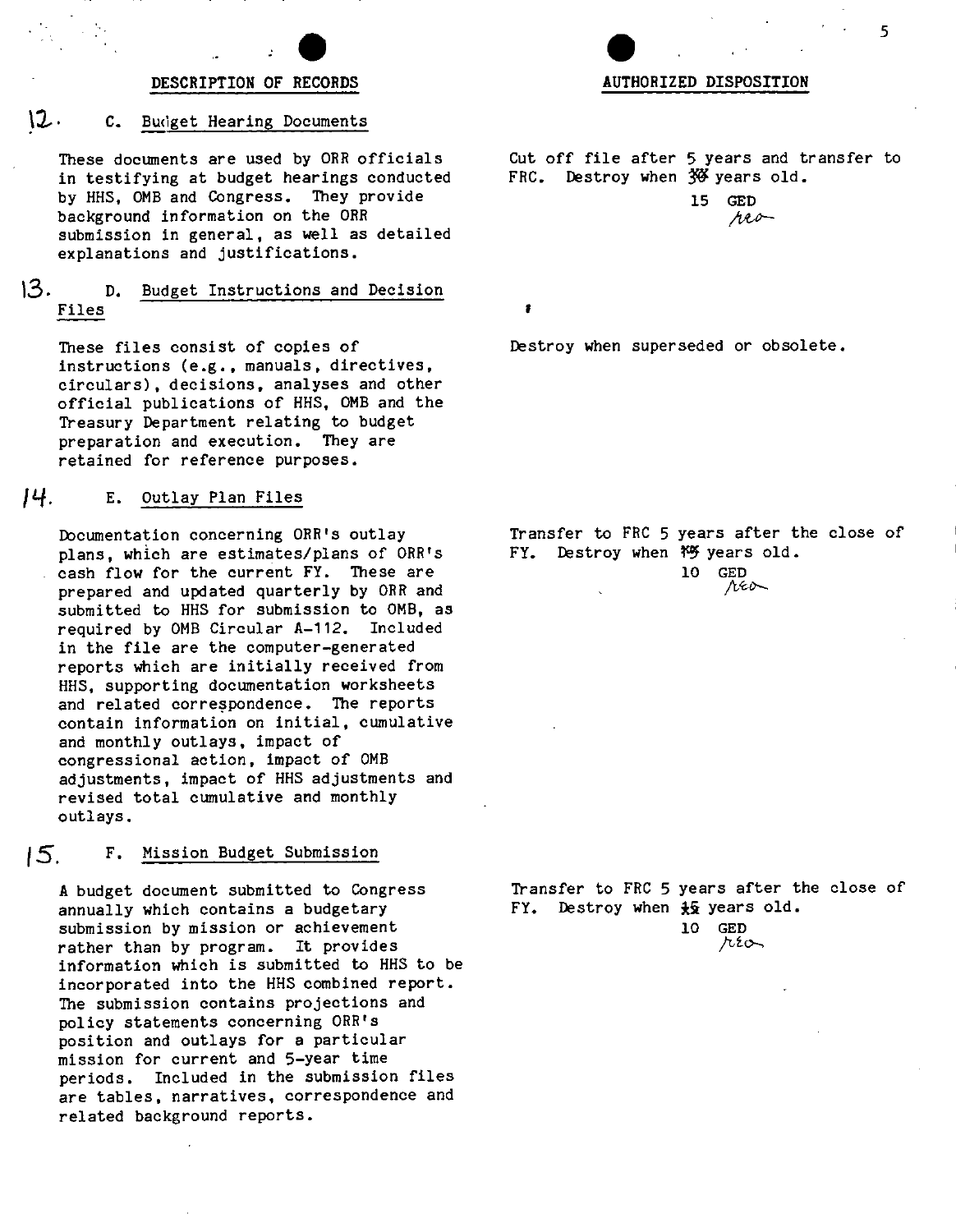#### Fifty-State Table Report G.

An annual report required by Congress which details State-by-State the amounts of monies expended in all of ORR's programs in each State. The report is submitted to HHS for incorporation into a combined HHS report. The report includes information for three FYs (actual, continuing resolution and budget request) for various program categories, such as formula grants/State agencies, project grants/contract programs and refugee assistance programs. Information in the report files consists of tables, worksheets, computer printouts, HHS instructions and related documentation.

> Allotment Allowance Files Н.

Files doc*i*menting the preparation and/ issuance/of allotment allowances to ORR. Documents are maintained by FY for, administrative and program budgets and consist of correspondence and associated allótment charts and pelated records. These files/provide the authority to obligate funds and are issued on a quarterly/basis. Aecord copies are maintained by ORR.

Apportionment Files

Files documenting requests that/ORR submits, to HHS and/OMB for the authority to allot funds. Récords are maintained by FY for each administrative and program budget area, and consist of  $SF-132$ , Apportiong ent and Reapportionment Schedule, showing/ORR's requésts and HAS' and OMS's justifications and approvals, and related correspondence. Record copies are maintained by ORR.

Summary of Accrued Commitments J. and Obligations

This peport is submitted to/OFR by ORR. It lists actual expenditures /year-to-date by object and subobject class and contains prójections/for the use/of resources for the remainder of the year. Included is data entry Form SSA-3773, Schedule of Commitments/Obligations, or its/equivalent. The report is used/in monitoring budget execution.

**HORIZED DISPOSITION** 

Transfer to FRC 5 years after the close of FY. Destroy when MS years old. 10 GED  $AC\rightarrow$ 

Record Copy Destroy 2/years after/the close of the FY  $(GRS-5-6)$ .

2. Other Copies

Destroy when administrative value ceases

Record Copy 1.

Destroy 2 years after the close of the F)  $(GR\% - 5 - 6)$ .

Other Copyes

Destroy when administrative value céases.

Feeder Report's 1. Destroy when 1/year old.

ORR Record Copy

3. Form SSA-3773

Destroy  $3$ /years after/the close of the FY  $(GRS - 5 - 5)$ ).

Destroy after entry of data have been verified.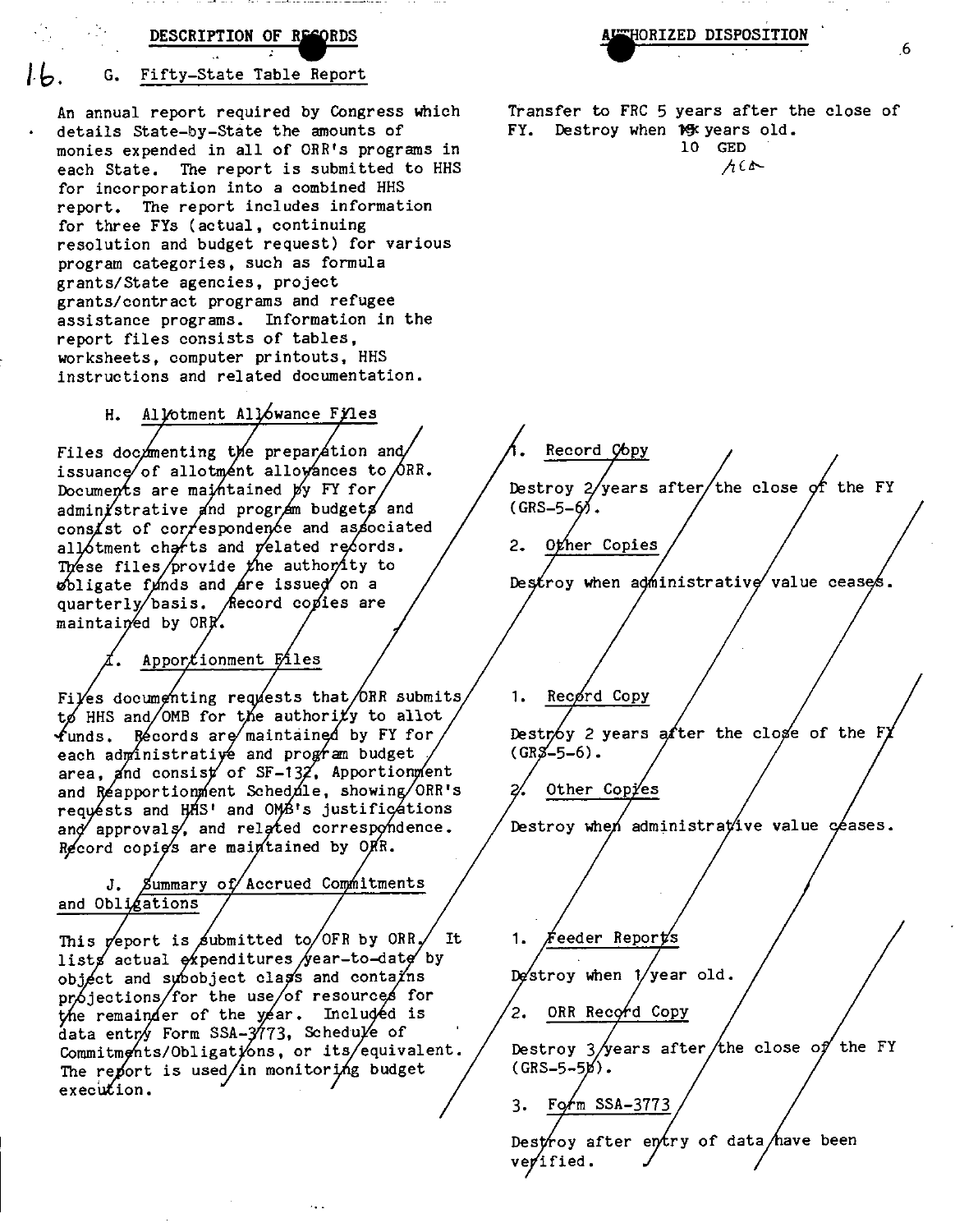**K.** Legislative and Regulation Reference Files

Files documenting the costing of legislative proposals or regulations to determine if a particular law or regulation will result in significant savings or costs to ORR. Included are proposed laws or regulations, cost estimate worksheets, memorandums, questionnaires for additional information and related records.

III. POLICY AND ANALYSIS FILES

# / ~. A. Reports

1. Report to Congress - Refugee Resettlement Program

A report submitted directly. to Congress on the refugee resettlement program. The report is submitted after the end of each FY. Each report contains:

a. an updated profile of the employment and labor force statistics for refugees who have entered under the Refugee Resettlement Act since May 1975, as well as a description of the extent to which refugees received the forms of assistance **or services;** 

b. a description of the geographic location of the refugees;

c. a summary of the results of the monitoring and evaluation during the period for which the report is submitted;

d. a description of the activities, expenditures and policies of ORR, the activities of States, voluntary agencies and sponsors and the Director's plans for improvement of refugee < resettlement;

e. evaluations of the extent to which the services provided are assisting refugees in achieving economic self-sufficiency, achieving ability in English and achieving employment commensurate with their skills and abilities;

Destroy when 5 years old.

# **1.** Record Copy

Permanent. Offer **eepy** of ourrent report annually to the National Archives. in *IO year* File arrangement: ChronoLOGICAL **blocks** when<br>On-hand volume:  $1.144 \times 10^{-11}$ On-hand volume: I and '/4 cu +<br>FRC volume: 0 10 years Annual accretion:  $\frac{1}{2}$  cuff olâ.

7.

**-UTHORIZED DISPOSITION** 

2. Other Copies

Destroy when no longer needed in current operations.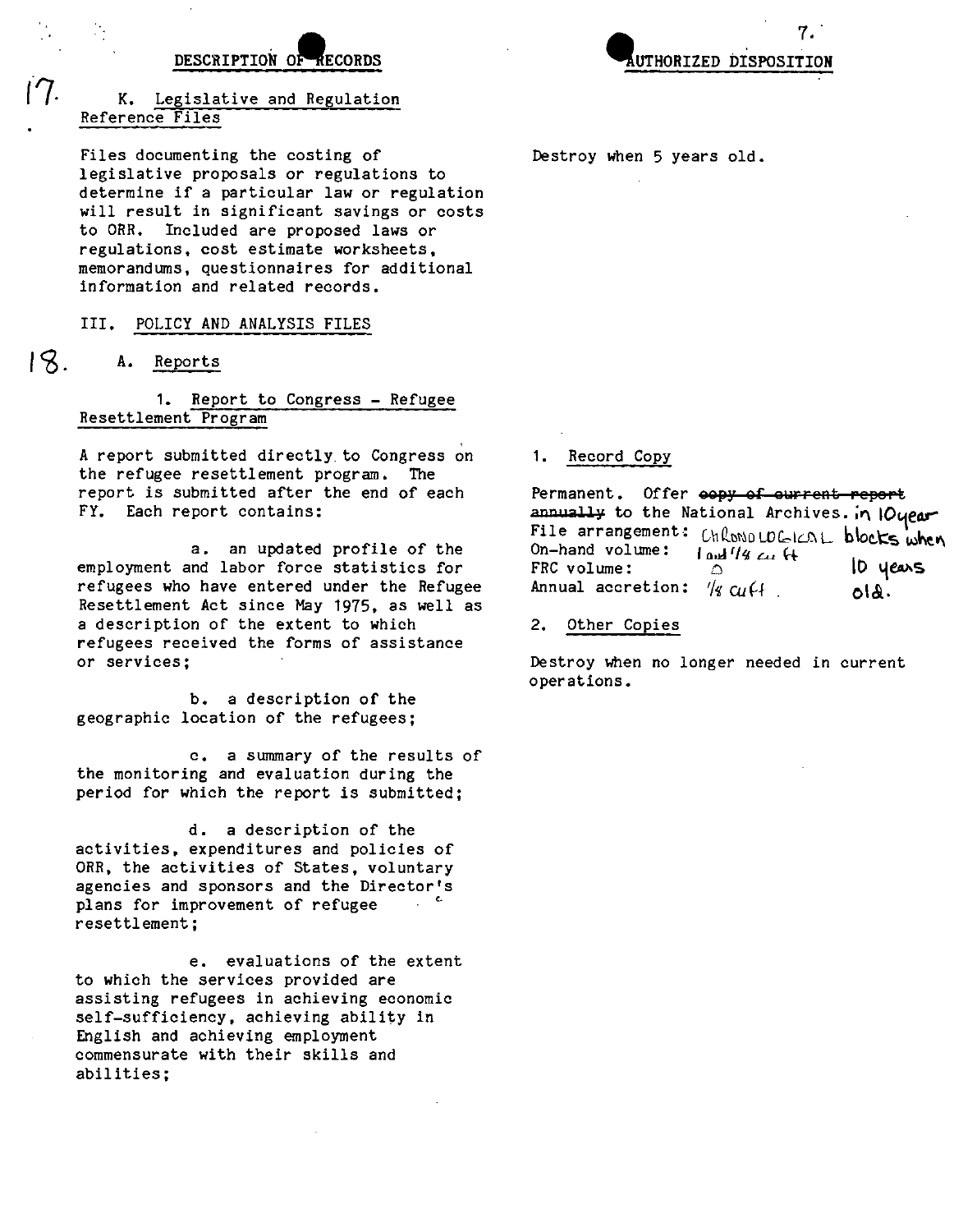f. any fraud, abuse or mismanagement that has been reported in providing services or assistance;

g. a description of any assistance provided by the Director;

h. a summary of the location and status of unaccompanied refugee minors admitted to the United States; and

i. a summary of the information compiled and evaluated.

#### 19. 2. Special Reports to Congress

These are other reports required or requested by Congress from time to time on refugee resettlement program matters.

#### QO. **B.** Regulations

Program regulations that have been published in the Code of Federal Regulations (CFR). They are filed by subject and regulation number. The files contain pending and completed draft proposals, concurrences from ORR components and the Office of the General Counsel, policy memorandums, public comments and Federal Register publications.

1. Action/Transmittels (Program Instructions)

Record copies/of formal Assuances containing ORR instructions to the States. These transmittals reguire State actions on program matters. They may deal with any<br>program topic. The action transmittals include the subject, regulation references, program applicability with/any attachments, related issuandes, effective date and action required.

# **AUTHORIZED DISPOSITION**

# 1. Record Copy

Permanent. Transfer-to FRC when 5 years old. Offer to the National Archives, when 10 years old. in 10 year File arrangement: Chlonological On-hand volume:  $3 \mu H J$ DIOCKS FRC volume: NONE Annual accretion:  $35 \text{ cm} + 1$ .

 $2.$ Other Copies

Destroy when no longer needed for administrative purposes.

Permanent. Transfer to FRC 10 years after publication in the CFR. - Offer to the Deshou National Archives when 15 years old. File arrangement: Chrone logical On-hand volume:  $3 \omega \hat{+}$ NUNC FRC volume: Annual accretion:  $.35 \text{cm}$ H.

Record Copies 1.

Other Copies

Permangnt. Transfer to FRC when no longer needed in current operations. Offer to the Mational Arghives 10 years thereafter.  $(NQ'1 - 47 - 79 - 8 - Y1 - C - 1 - b)$ 

Destroy when superseded or obsoleted.

8.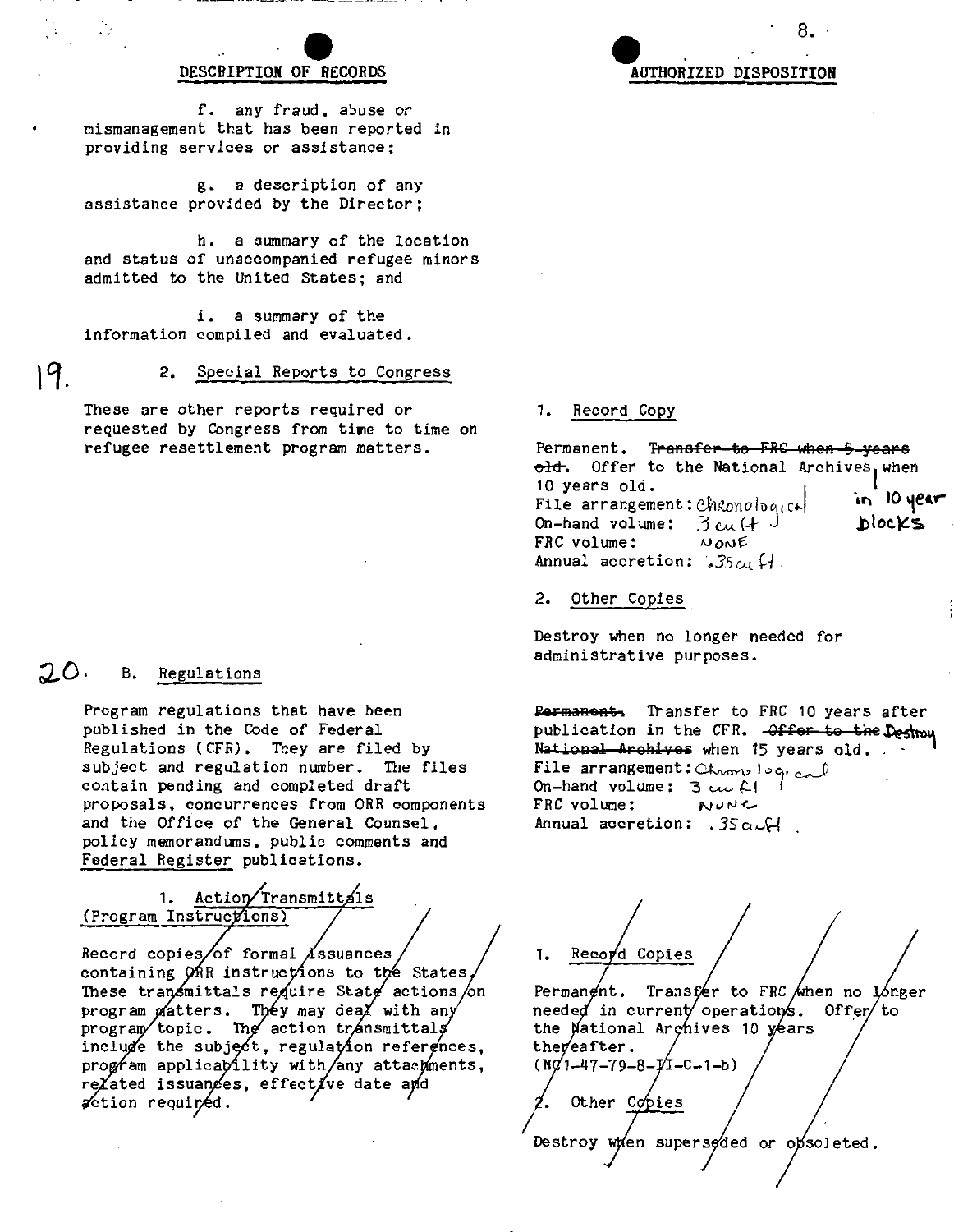DESCRIPTION OF RECORDS

2. Informational Transmittals

Record expies of formal is suances transmitting administrative and program instructional information to States. Informational transmit tals may cover and administrat∕ive or prøgram topić. Records are maintained in a numbered series by year.

# C. ORR Operating Systems Files

These files are used for collecting and compiling statistics and reports on the refugee resettlement program. They include data base files on individual refugees and entrants entering the United States. This information is used to prepare and publish various statistical reports.

21.

#### Machine Readable Records  $1.$

# System

Master Files - Refugee Data  $a<sub>z</sub>$ 

An automated data base which combines data collected on refugees before they enter the United States with data supplied by the refugees after their entry into the United States. Refugees entering the United States bring records from their overseas screening, which are collected at the port of entry and become the basis for ORR's recordkeeping system. ORR creates an automated record on each entering refugee and later verifies it against records from the Intergovernmental Committee for Migration (ICM).

b. Permanent Resident Alien

22. Subsystem

This subsystem of the Refugee Data System contains information supplied by the Department of Justice in conjunction with refugee applications for resident alien status. ORR compiles and summarizes this information.

**AUTHORIZED DISPOSITION** Record Copies

Destroy 3 years /after pub/lication /date.  $(NC1/47-79-8-17-C-1-c)$ 

Other Copies 2. Destroy when superseded or obsoleted.

## 1. Master File

1.

Permanent. Disposition not authorized at this time. Offer duplicate of master file to the National Archives every 5 years.

#### $2.$ Processing Tapes

Return to service 90 days after update of master file.

#### Destroy when agency Master File 1. use ceases.

Disposition not authorized at this time. -Offer duplicate of master-file to the National Archives every 5 years.

# 2. Processing Tapes

Return to service 90 days after update of master file.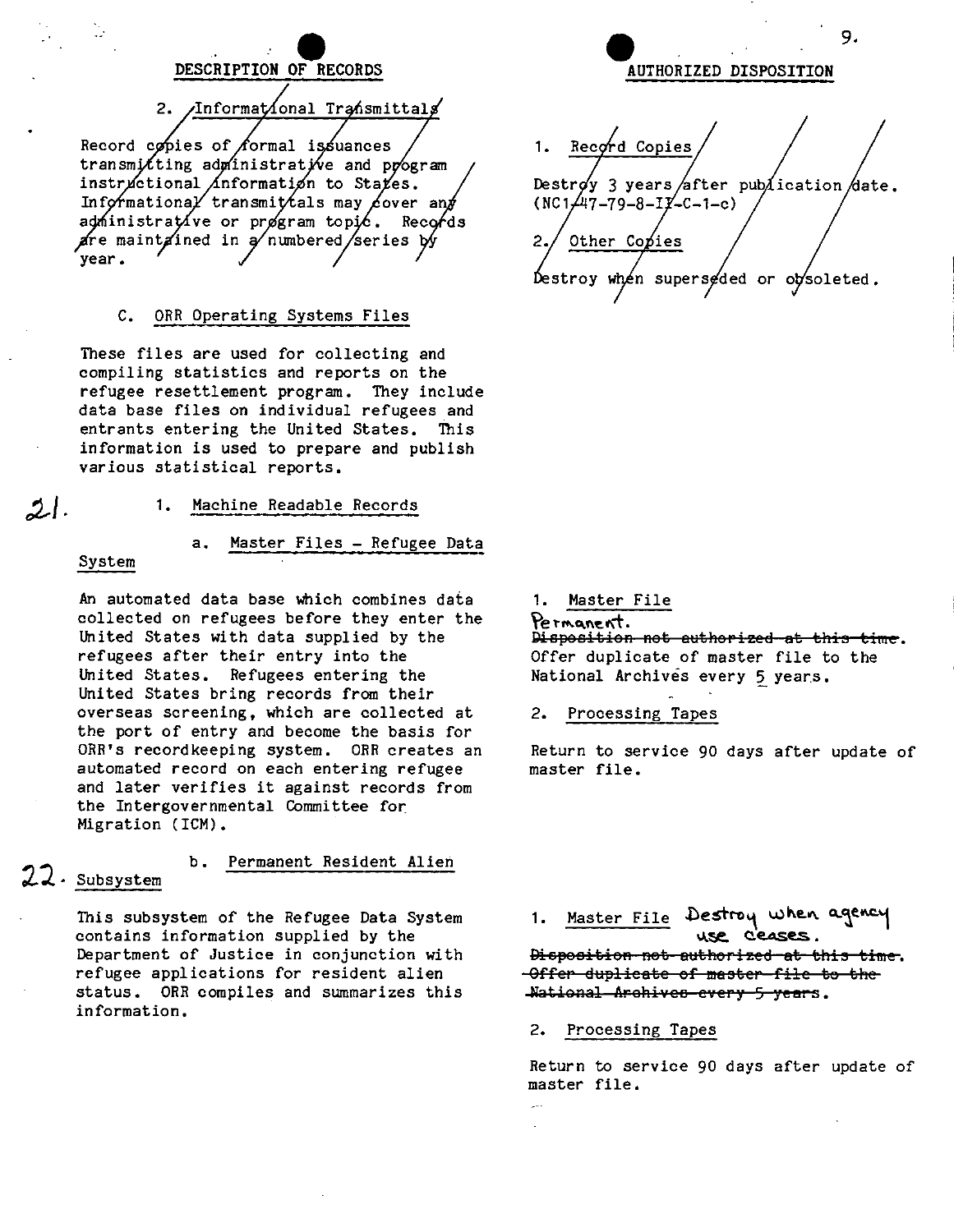c. Processing Files

13. (1) Input/Source File<br>Consists of data keyed from input source documents for updating the master file(s) to generate the error and acceptance reports.

 $24.$ 

# (2) Reject File

Contains data that cannot be entered into the Refugee Data System. This information is retained until additional or correct data can be obtained, allowing acceptance onto the master file(s).

# 2. Input Source Documents

# a. American Council of 25. Voluntary Agencies (ACVA) Form 1

ACVA Form 1 (or its equivalent) is completed at the foreign refugee processing centers. One copy is reviewed by the Center for Disease Control, HHS, while another copy is used by ORR headquarters to open a record in the Refugee Data System. This form contains the name, alien number, date of birth, sex, place of birth, port of entry, family relationship and nationality of individuals and identifies sponsoring agency(ies) and family units traveling together. These forms are also used in statistical studies because all data are not keyed.

 $26.$ 

# ICM "Nominal Rolls" Form

This form reports the number of migrants arriving in the United States, individual sponsoring agency( ies), alien number, name, family position, sex, date of birth, nationality and flight information. This information is merged with the existing data base of the Refugee Data System.

#### c. Permanent Resident Alien  $27.$ Data Collection Forms

This file consists of Immigration and Naturalization Service Form I-643, Health and Human Services Statistical Data, as well as superseded.Form I-485(c), Demographic Data to Accompany Application for Creation of a Record of Lawful Admission for an Indo-China Refugee, or their equivalents. The forms are completed when the refugee has acquired permanent resident alien status.

Return to service 30 days ufter verification of acceptance of data onto the master file(s) or after verification of acceptance of data on subsequent related file.

AUTHORIZED DISPOSITION

**•** 

Retain for 30 days after verification of acceptance.

I **Formenent.** Transfer to FRC when **1** years **old.** Offer to National Archives when 1<del>0 years old</del>. Destroy when 25 years old. File arrangement:  $6/1$  PDRT Of ENTRY, they On-hand volume: 39 *LII-DONPLOG CATLY* On-hand volume: 39 cubic Feet<br>FRC volume: WDNE Annual accretion: 12 cubic Feet

I ansfer to FRC when **5** years Remember 2006  $old.$  Offer to National Archives when ~ **yea1 s o;W. i:lesltoo.t** *wt.e"* **.:2.S 'ieo..t:!:> ol&.**  File arrangement:  $\hat{L}$  and  $\hat{L}$ On-hand volume:  $\&\circ\;\;\omega\mathrm{tr}\;\;\phi$ FRC volume: None Annual accretion:  $12$  cubic feel

Destroy after data have been entered intc the system and verified as correct.

10.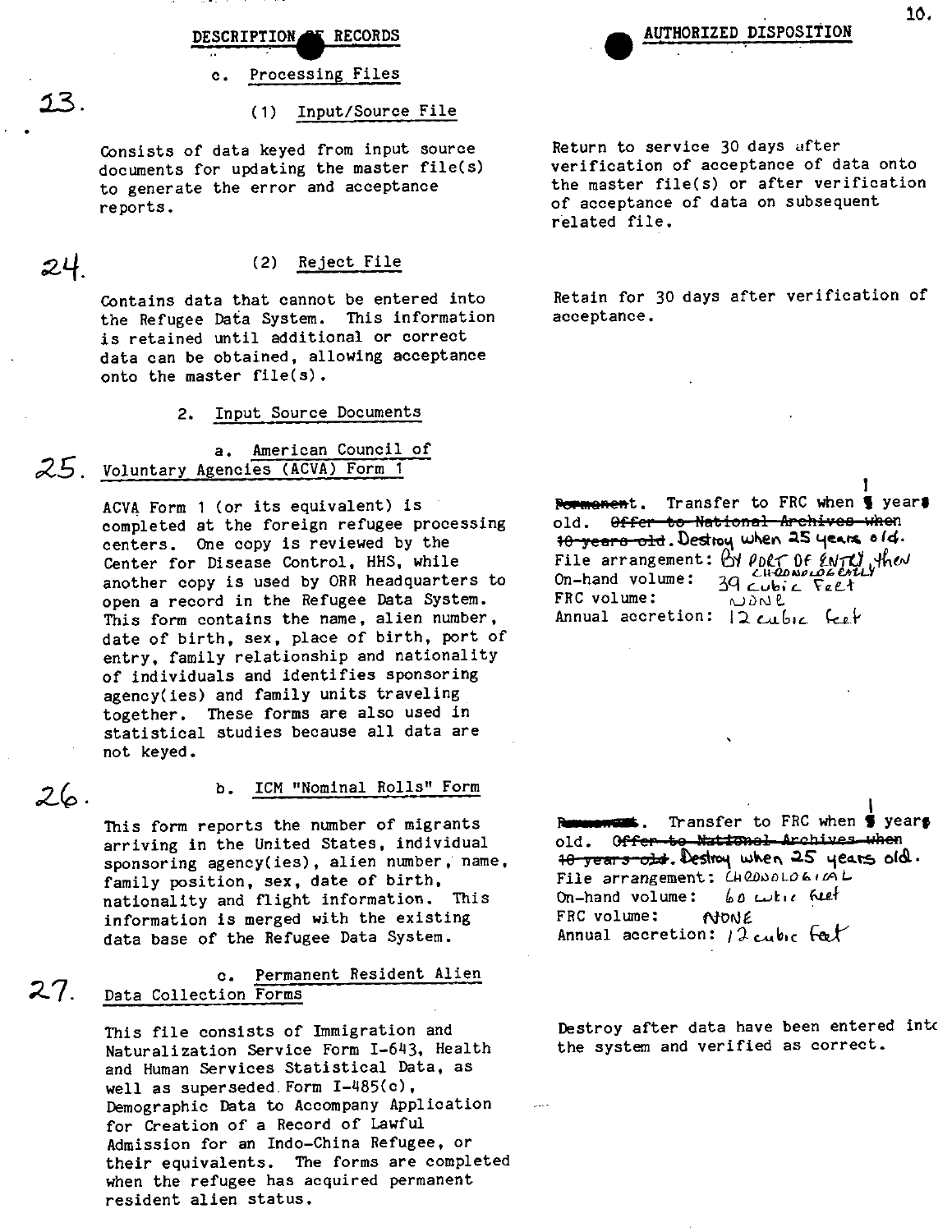# F RECORDS AUTHO

3. Processing Documents

•

# Transaction (Utility)

Reports

These transaction (utility) reports are generated during various merging operations. They report error conditions which are created when data are not accepted and are used to verify data entry. When an error condition is found. corrective action is taken, e.g., a correction form is completed and the data is reentered and verified.

#### 29. b. Correction Form

These are forms completed to correct errors or discrepancies identified by the transaction reports in the Refugee Data System.

30.

# c. Acceptance Report

This report indicates acceptance of error corrections. The acceptance report is audited against the transaction report.

- IV. OPERATIONAL FILES
	- A. Financial Files
- 31. 1. Project Officer's Contract Files

Working copies of contracts and associated background documentation for the procurement of goods and nonpersonal services related to the refugee resettlement program. Also included are copies of evaluations and studies, audit requests, reports and closeouts of various ORR programs. Documents in the files include requests for proposal, technical evaluations, cost reports, contractor reports and related records. Record copies of contract files are maintained by OMBP.

# 32. 2. Annual Plan of Proposed Contract Evaluation Files

The file consists of draft plans and the final plan submitted to the Assistant Secretary for Planning and Evaluation, as well as the approval letter from the Assistant Secretary.

Destroy 6 months after data have been reentered.

Destroy 1 month after data entry.

Destroy 6 months after data have been reentered.

Destroy 2 years after expiration of the contract.

Destroy when 3 years old.

11.

## **DESCRIPTION OF RECORDS AUTHORIZED DISPOSITION**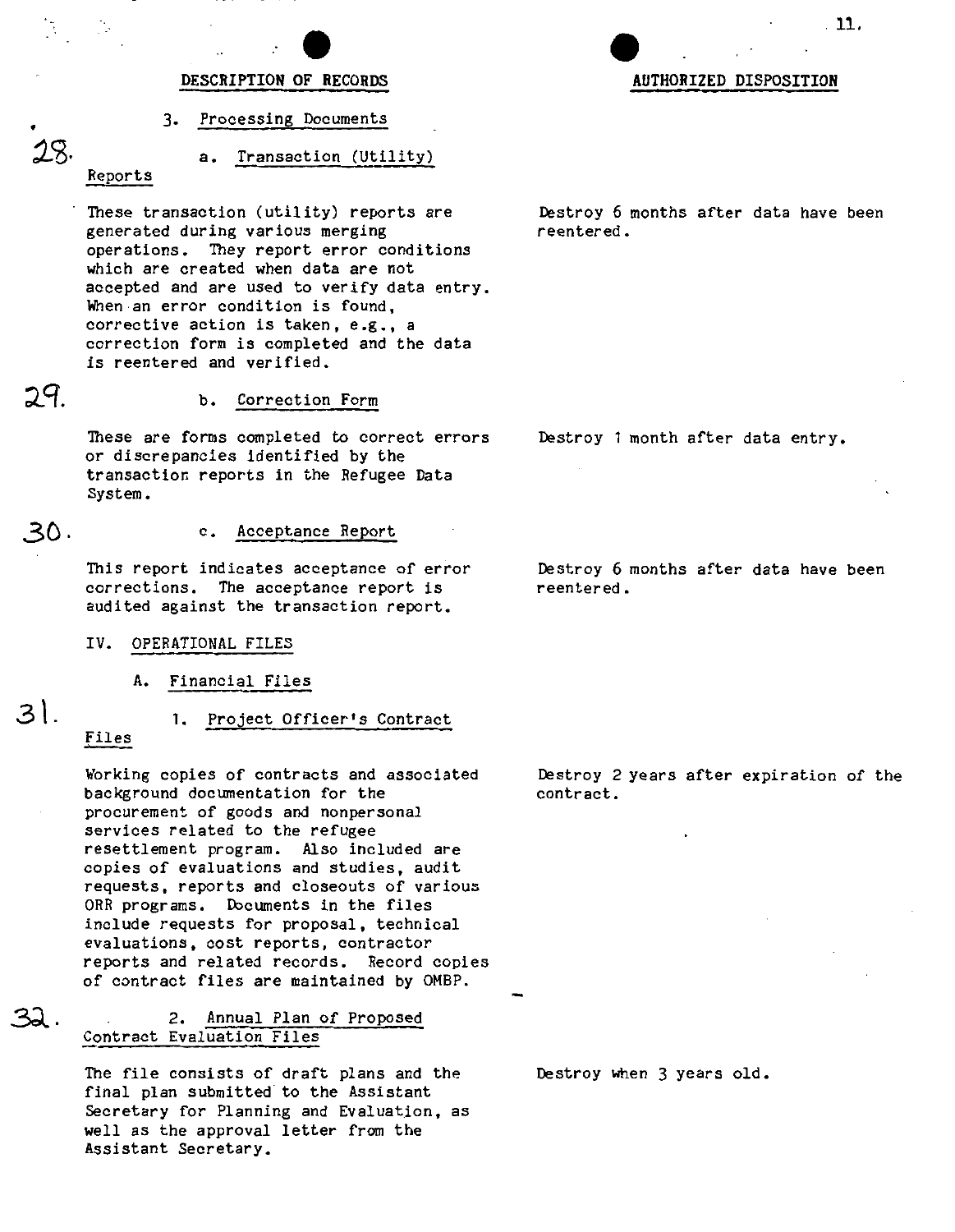Purchase Order Files

12. **AUTHORIZED DISPOSITION** 

Destroy 3 years after final payment<br>(GRS. 3.4.a/2)).

Copies/of purchase orders under \$10,000 and relazed suporting documents (requisitions, receiving reports, etc. /. Included are oppies of Form SF-147, Order for Supplies and Services, or its/equivalent/ The documents are maintáined in purchase order number  $\land$ equence  $\land$  /

State Plans and Performance В. Reports

#### State Plans 1.

These are files of the plans submitted by resettlement program. The State plan provides assurances for compliance with the regulations of the program. Additionally, the plan reflects how the State will meet the needs of refugees within its jurisdiction by providing services and assistance and may include, but is not limited to, case assistance, medical assistance, social services, education and health screening. The States are reimbursed by ORR for costs incurred in administering the refugee resettlement program.

34

#### State Administered Grant Files  $2.$

Files documenting State administered grants to provide social services, cash and medical assistance to refugees. The records include budget information, award notices, progress reports, letters of credit, correspondence, cost allocation plans, State estimates, quarterly performance expenditure reports, final expenditure report and other related documents.

 $35.$ 

#### State Performance Reports  $3.$

These reports are prepared by ROs and States. Quarterly, annual and other periodic reports from ROs, States and possessions pertaining to financial assistance, including estimated and actual expenditures for program information on case load.

permanent.<br>GED Permanent...Transfer.to\_FRC\_10\_years\_after the States for participation in the refugee  $\frac{1}{100}$  termination-or-supersession-of-the Destrou agreement. Offer to the National Archives 10 45 years after termination or

GED supersession.

 $Ae\rightarrow$  File arrangement:  $ALPAAQ$ On-hand volume: Le cubic H FRC volume:

 $-\Delta$   $-$ Annual accretion: 2 World H

Transfer to FRC 18 months after close out of grant. Destroy 6 years 3 months after close of fiscal year in which grant expires.

Quarterly and Periodic Reports  $1.$ 

Destroy when 3 years old.

Annual Reports 2.

Destroy when 5 years old.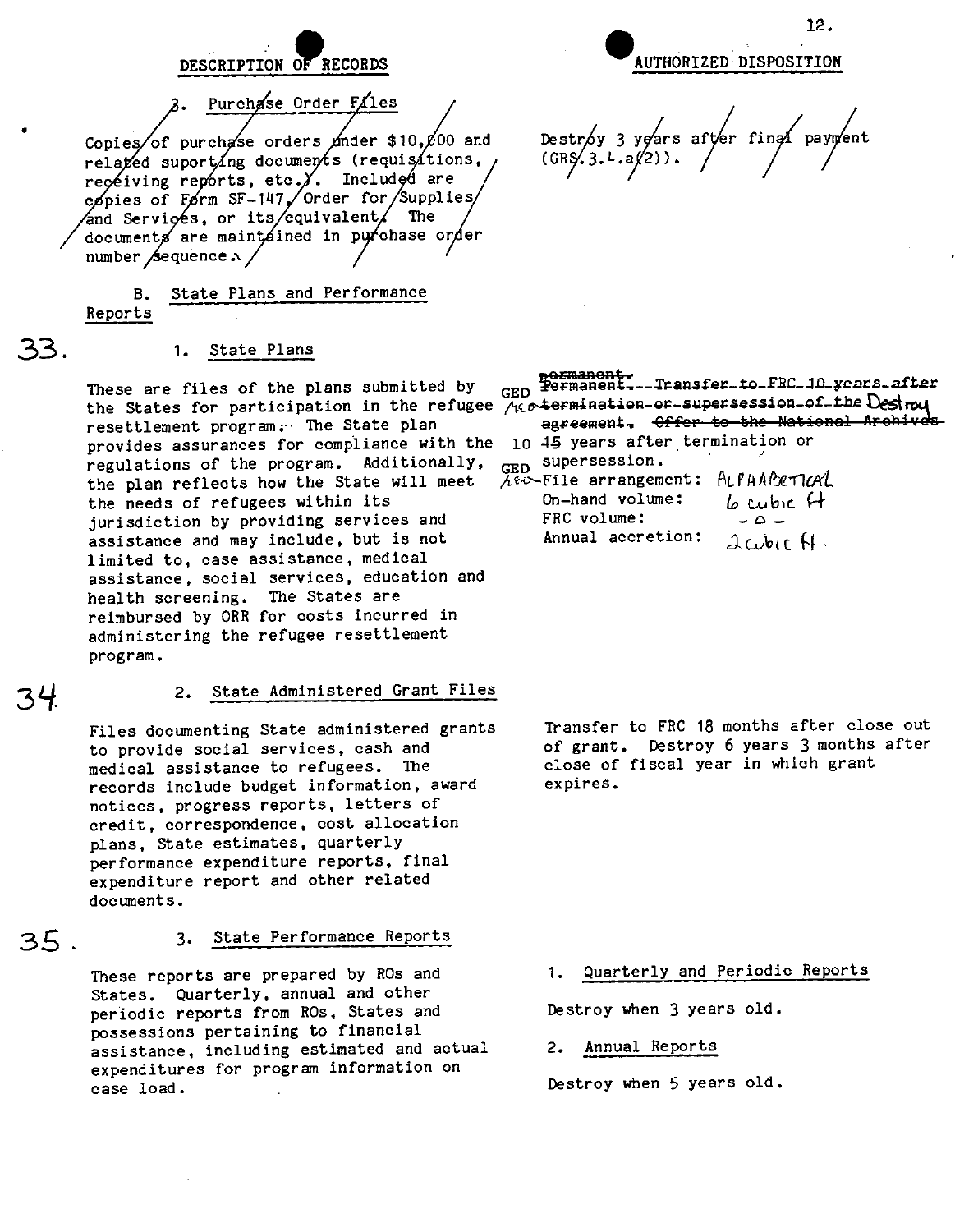

C. Categorical Grant Files

### $-36.$ 1. Annual National Discretionary Funds Plan Files

These files are the working documents for categorical project grant activities and grants for social services that are not State administered. The plan becomes the supporting documentation for developing, announcing, competing and managing the Annual National Discretionary Grant Program. Also included is related background material, such as decision memorandums approving the plan and a copy of the approved plan.

# 37.

2. Categorical Grant Files

Grants made in support of an individual project in accordance with legislation which permits a grantee agency to administer such grants. The file includes the ORR program announcement, State proposals and official file copies of application evaluation documentation and correspondence.

38.

39.

3. On-Site Reports and State Reports

Reports of inspection surveys made by various ORR components of grantees and potential grantees (includes State volunteer agencies and nonprofit corporations and other corporate bodies) to ascertain financial management and performance capabilities. Included are monitoring visit survey reports by State grantees of performance of ORR's subgrantees.

D. Program Monitoring Guidelines

This operating manual.containing instructions and/or procedures is prepared by ORR's Central Office for the ROs in monitoring the State administered programs. Additionally, the guidelines are used to assist the State in self-monitoring.

Destroy 18 months after close out of the grant.

.AUTHORIZED DISPOSITION

Transfer to FRC 18 months after close out of grant. Destroy 6 years 3 months after close of fiscal year in which grant expires.

1. Record Copy

Maintain as part of the grant file. Dispose of in accordance with the instructions for the grant file.

2. Other Copies

Destroy when no longer needed for reference.

# 1. Record Copies

Permanent. Offer to the National Archives in <del>5 year increments</del>. 10 year blocks when File arrangement: On-hand volume: FRC volume: Annual accretion: *: . N*/A 10 years old.<br>| nanual - voqp  $\overline{M}$ N/A.

2. Other Copies

Destroy upon obsolescence or supersession.

13,